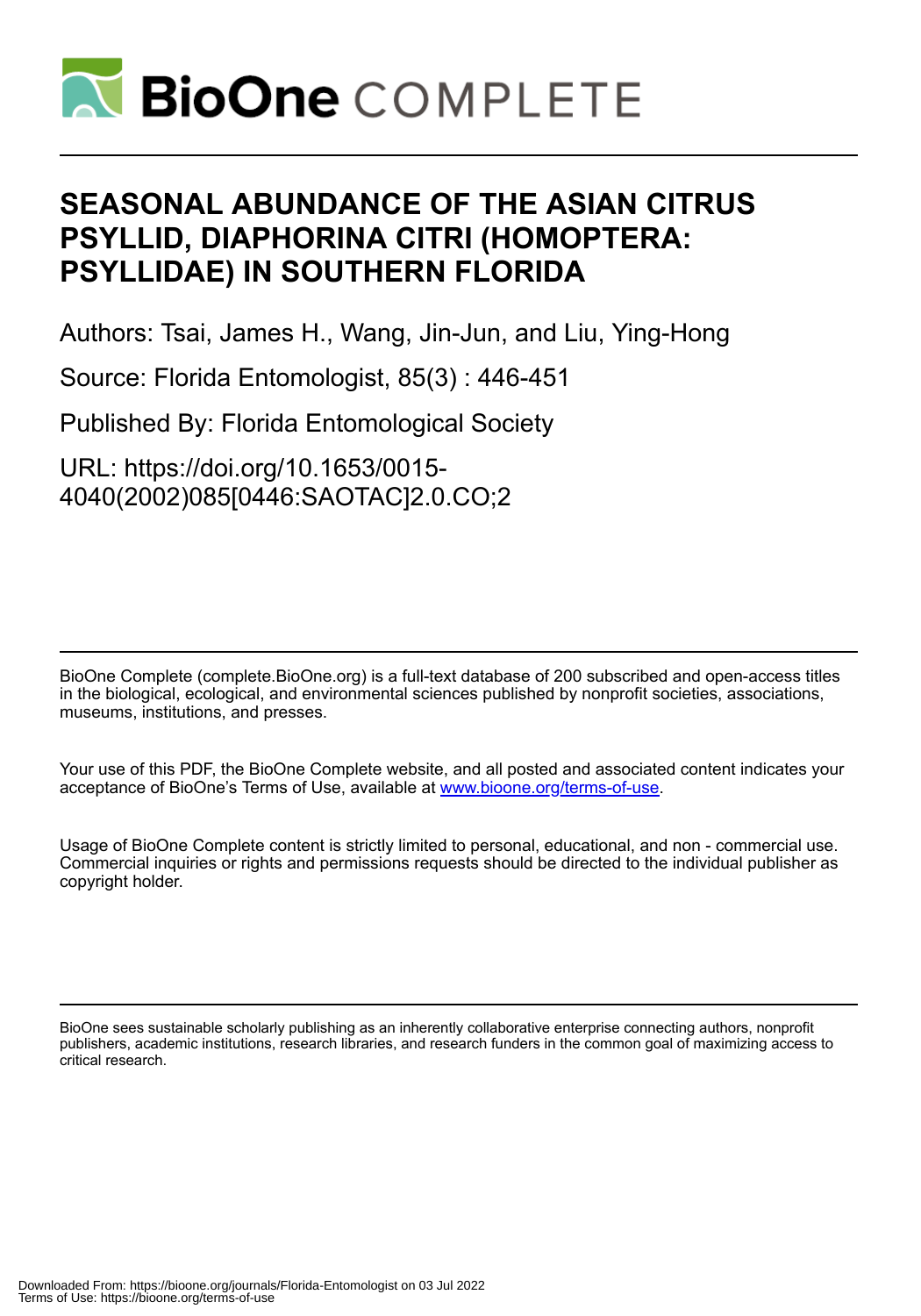# SEASONAL ABUNDANCE OF THE ASIAN CITRUS PSYLLID, *DIAPHORINA CITRI* (HOMOPTERA: PSYLLIDAE) IN SOUTHERN FLORIDA

# $\rm JAMES$  H. TSA1<sup>1</sup>,  $\rm JIN$ - $\rm JUN$   $\rm WANG^2$  and  $\rm YING$ - $\rm HONG$   $\rm LIU^2$

1 Fort Lauderdale Research and Education Center, IFAS, University of Florida, 3205 College Avenue, Fort Lauderdale, FL 33314, USA

2 Department of Plant Protection, Southwest Agricultural University, Chongqing 400716, P. R. China

# ABSTRACT

Seasonal abundance of the Asian citrus psyllid, *Diaphorina citri* Kuwayama, was studied weekly in two orange jasmine [*Murraya paniculata* (L.) Jack] plots in southern Florida from October 1998 to October 1999. Psyllid populations occur throughout the season on orange jasmine in southern Florida. Population peaks were observed in October, November, and December in 1998, and May and August in 1999. Psyllid population levels were positively related to the availability of new shoot flushes which were in turn related to the weekly minimum temperature and rainfall. Natural enemies were not key factors in regulating populations during the study period. The populations of adult psyllids were also studied weekly on potted orange jasmine and grapefruit (*Citrus paradisi* Macfadyen) plants from June 1999 to July 2000. The population levels of psyllid on both host plants were not significantly different and general population trends on the two hosts were similar over time. Continuous shoot flushes produced by orange jasmine could play an important role in maintaining high populations of this insect when new shoot flushes were not available in the commercial citrus groves.

Key Words: Asian citrus psyllid, seasonal abundance, temperature, rainfall

#### RESUMEN

Se estudiaron la abundancia estacional del psílido Asiático de cítricos, *Diaphorina citri* Kuwayama, semanalmente en dos parcelas de *Murraya paniculata* (L.) Jack] en el sur de Florida de Octubre de 1998 a Octubre de 1999. Las poblaciones del psílido ocurren atravez de la estación sobre *M. paniculata* en el sur de Florida. Se observaron los niveles más altos de la población en octubre, noviembre, y diciembre en 1998, y en mayo y agosto de 1999. Los niveles de población de psílido fueron relacionadas positivamente a la disponsibilidad de nuevas hojas que fueron a la vez relacionadas con la temperatura mínima y menor nivel de lluvia semanal. Los enemigos naturales no fueron un factor clave en regular la población durante el período del estudio. Tambien, se estudiaron las poblaciones de los psílidos adultos semanalmente en plantas de *M. paniculata* y toronja (*Citrus x paradisi* Macfadyen) en masetas de junio de 1999 hasta julio de 2000. Los niveles de la población de los psílidos sobre las dos plantas hospederas no fueron significantemente diferentes y las tendencias generales de la población sobre los dos hospederos fueron similares atravez del tiempo del estudio. El crecimiento continuo de los brotes de nuevas hojas producido por *M. paniculata* podría jugar un papel importante en mantener altas poblaciones de este insecto cuando los brotes de nuevas hojas no estan disponibles en los huertos comerciales de cítricos.

The Asian citrus psyllid, *Diaphorina citri* Kuwayama, was first found in south Florida on June 3, 1998. Subsequent findings were widespread in Broward, Palm Beach, Martin, Dade, St. Lucie, Hendry, and Collier Counties in a 3 month period (Halbert et al. 1998). *Diaphorina citri* damages citrus by depleting sap from the plant and injecting a salivary toxin that produces malformation of shoots and leaves. It also affects photosynthesis of the tree by excreting honeydew, which promotes the growth of sooty mold (Chien & Chu 1996). This insect is known to be the most efficient vector of citrus greening disease bacterium (*Liberobacter asiaticu*m) or huanglungbing.

Citrus greening is the most serious disease affecting most major citrus cultivars in Vietnam, Okinawa, China, Taiwan, Indonesia, The Philippines, India, Sri Lanka, Africa, and the Arabian Peninsula (Martinez & Wallace 1967, Moll & Van Vuuren 1977, Bove & Garnier 1984, Aubert 1987, Tsai et al. 1988, Su & Huang 1990, Aubert et al. 1996). Given high reproductive potential of this vector during the period of favorable weather conditions and food availability (Catling 1970, Mead 1977, Tsai & Liu 2000, Liu & Tsai 2000), this pest is expected to spread throughout citrus producing areas in Florida in 2-3 years. It poses a serious threat to other citrus producing states in the near future.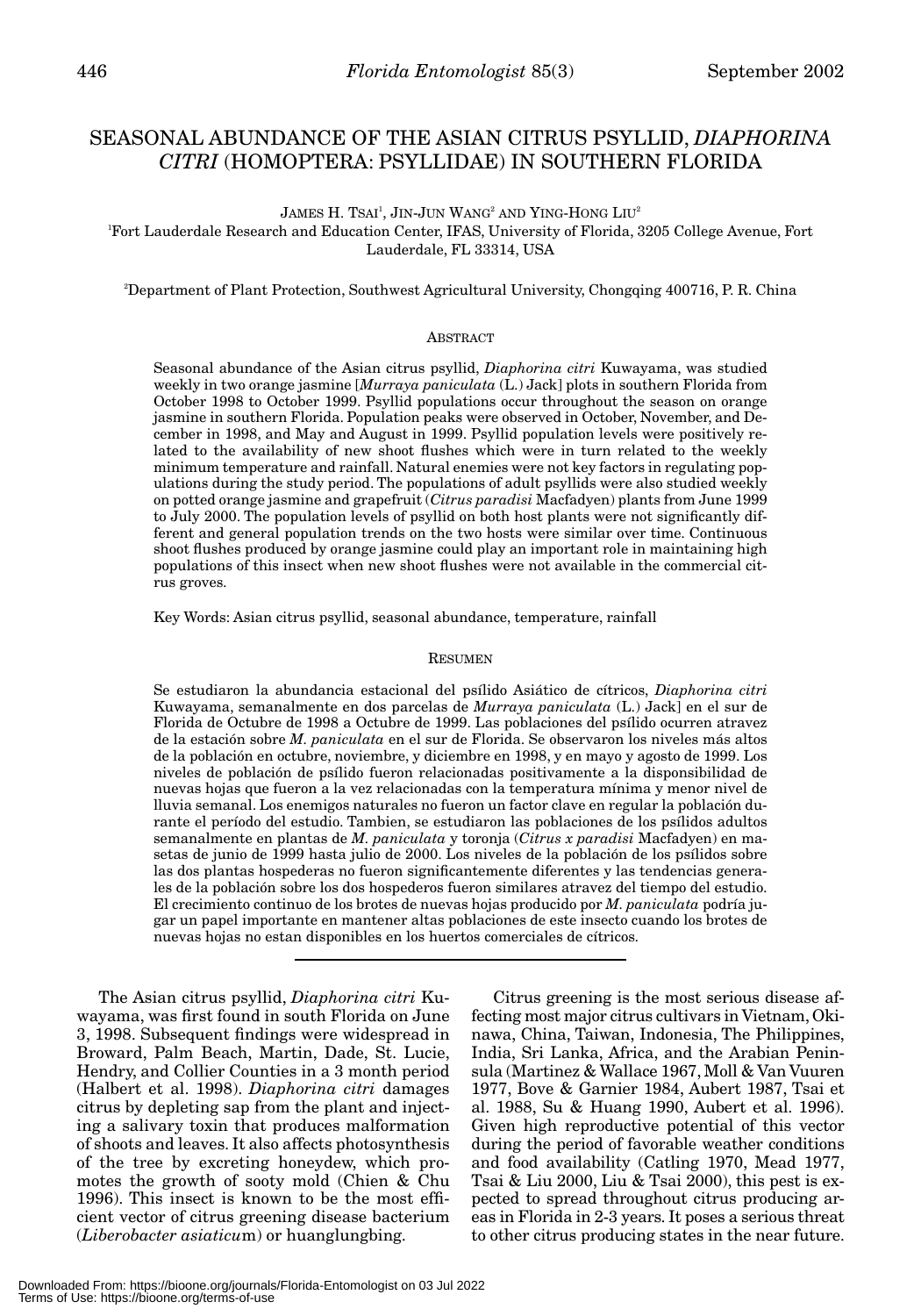*Diaphorina citri* is of Far Eastern origin (Mead 1977). In the last three decades, research reports have been focused mainly on the transmission of citrus greening agent by *D. citri* (Salibe & Cortez 1966, Martinez & Wallace 1967, Capoor et al. 1974, Su & Huang 1990). Since the discovery of *D. citri* in south Florida, the biology of this psyllid and associated parasitoids including *Tamarixia radiata* (Waterston) and *Diaphorencyrtus aligarhensis* (Shafee, Alam & Agarwal) have been studied in Florida laboratories (Tsai & Liu 2000, Liu & Tsai 2000, McFarland and Hoy 2001). Field population dynamics is very limited (Tsai et al. 2000). To date, no effective control measures are known for *D. citri*. As part of an effort to develop an integrated management program for the Asian citrus psyllid in Florida, we surveyed the seasonal abundance of *D. citri* on orange jasmine (*Murraya paniculata* (L.) Jack) during October 1998 to October 1999 in south Florida. We also compared the population dynamics on potted orange jasmine and grapefruit (*Citrus paradisi* Macfadyen) from June 1999 to July 2000.

#### MATERIALS AND METHODS

#### Experiment 1

Seasonal populations of *D. citri* were studied weekly in two orange jasmine plots from October 1998 to October 1999 in Pompano Beach and Davie, Broward County, Florida. Random samplings for psyllid adults were made at weekly intervals. One shoot (about 6-10 cm long) was selected from each square meter area by randomly throwing a pointed object made of a pencil with a ribbon tied to one end. The shoot was selected where the pencil had landed. A total of 100 shoots were selected from each field on each sampling date. Numbers of psyllid adults per shoot were counted and recorded.

## Experiment 2

This experiment was conducted from June 1999 to July 2000 to compare population levels of citrus psyllid on orange jasmine and grapefruit



Fig. 1. Mean ± SE density of adult *D. citri* per shoot on orange jasmine at Pompano Beach (solid dots and line) and Davie (circles and dashed line) from October 1998 to October 1999. Dotted line is pooled mean adult densities of two sites.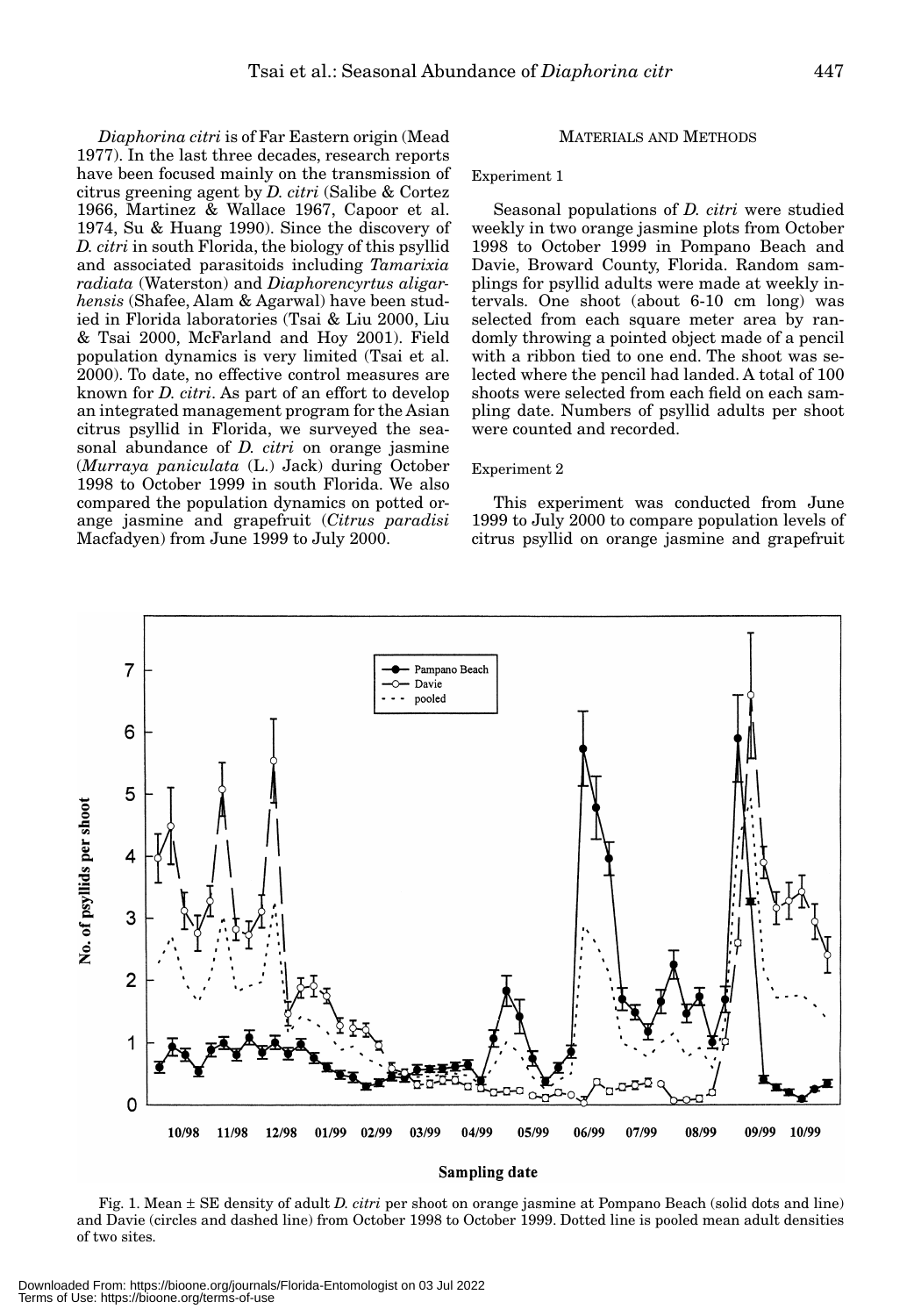(*Citrus paradisi* Macfadyen), at Fort Lauderdale Research and Education Center, University of Florida, Fort Lauderdale. About 200 potted orange jasmine plants and 250 potted grapefruit plants (both at 40-60 cm high) were randomly arranged. Numbers of psyllid adults on both host plants were sampled as described in experiment 1.

The plants in both experiments were not sprayed with insecticides during the course of the study. Meteorological data were kept at this center. The mean densities per shoot were calculated for each plot per sampling date. Paired comparison t tests were used to compare the difference between two sites in experiment 1 and between two host plants in experiment 2. Correlation analysis was employed to assess the relationship between population levels of *D. citri* and temperature and rainfall (SAS Institute 1988).

#### RESULTS AND DISCUSSION

#### Experiment 1

The population dynamics of *D. citri* on orange jasmine at two sites are shown in Fig. 1. Psyllid adults were found on orange jasmine on all sampling dates, however, mean densities of *D. citri*

varied significantly between two sites. The highest number of psyllid adults recorded on a shoot was 43. Although the distance between these two sites was only 15 miles, adult population levels were markedly different. At the Davie site, adult psyllid populations were high from October to December 1998, and then declined rapidly at the end of December 1998. The populations increased rapidly in August 1999, and reached the highest level in late August 1999 with a mean of 6.51 psyllids per shoot. Thereafter, the adult populations declined. At the Pompano Beach site, very few adults were recorded from October 1998 to April 1999. The first peak was recorded at the end of May, 1999 with a mean of 5.7 psyllids per shoot, and second peak was recorded in August 1999 with a mean of 5.9 psyllids per shoot. Overall adult populations were very low from December 1998 to May 1999 at both sites. Paired comparisons between the two sites indicated that population dynamics were not significantly different  $(t =$ 1.20, df = 53, *P* = 0.2360); therefore, we pooled the mean densities of psyllid populations at both sites and presented them also in Fig. 1. Psyllid populations in the field from October 1998 to October 1999 had five apparent peaks, appearing in October, November, December 1998, and May and Au-



Fig. 2. Mean weekly maximum and minimum temperatures (lines) and rainfall (bars) from October 1998 to October 1999.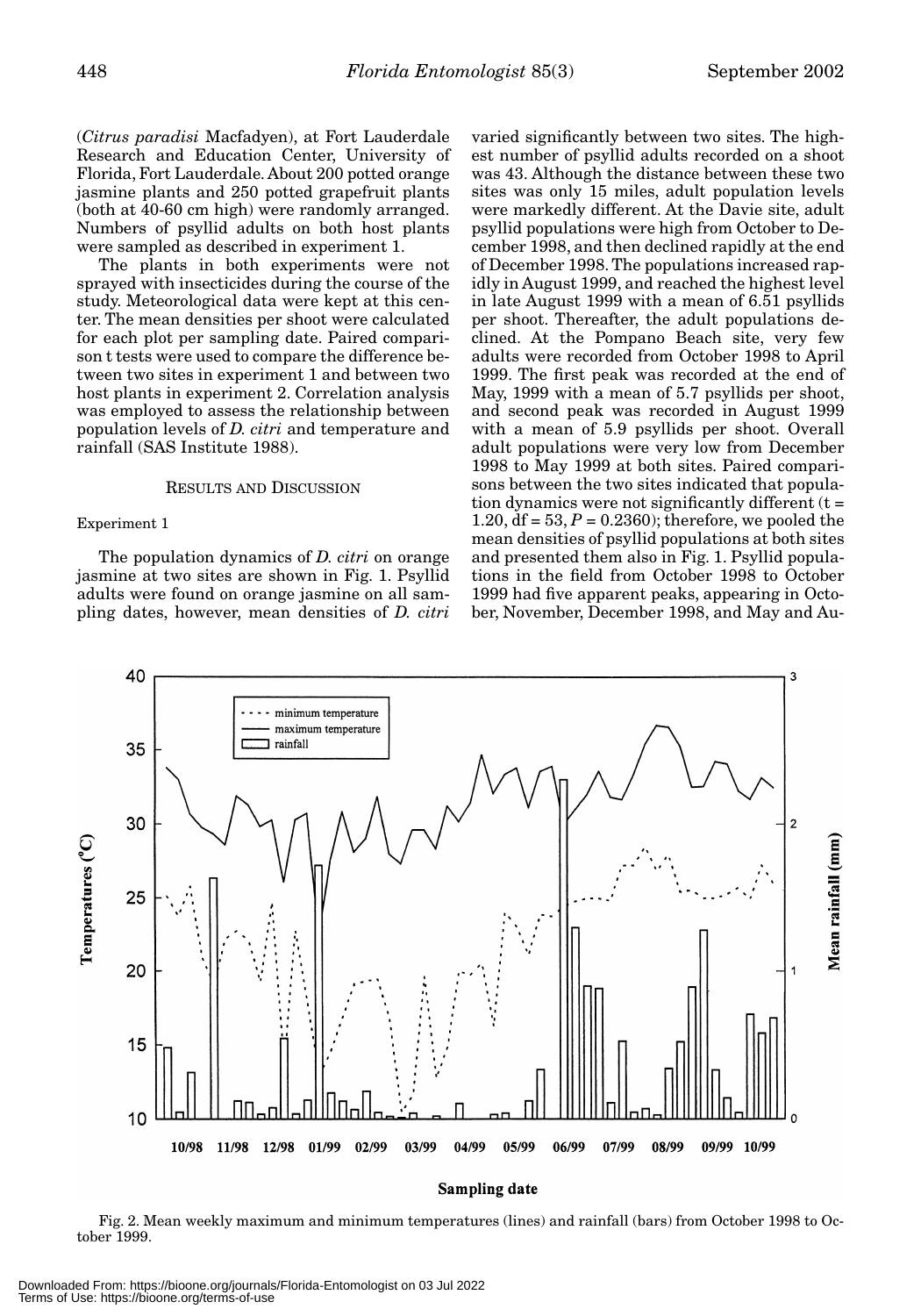gust 1999. The peak populations of the psyllid seemed to coincide with the availability of the new shoot flushes.

Atwal et al. (1968) reported that there were four annual population peaks of *D. citri* on citrus which occurred during March, June, July, and August-November from 1965 to 1967 in Ludhiana, India. The highest population was observed in March. They suggested that both high and low temperatures were detrimental to the psyllid population increases. However, in the current study there were no population increases in March, and both sites had a very low population density from December 1998 through early May 1999.

Many psyllid species such as *Paratricza cockerelli* (Sulc.), *Psylla pyricola* Foerster, and *Cardiaspina albitextura* Taylor were reported to be intolerant of extreme weather (List 1939, Madsen et al. 1963, Clark 1964). Calting (1969) also reported that all stages of citrus psylla, *Trioza erytreae* (Del Guercio) were sensitive to high temperature together with low relative humidity. Its populations were consistently the highest in the cool and moist upland region and were always low in the hot and arid lowlands of South Africa. Most recently, Liu & Tsai (2000) reported that *D. citri* failed to complete development at 10 and 33°C, and McFarland & Hoy (2001) reported increases in *D. citri* population survival with increasing relative humidity in Florida.

The mean weekly maximum and minimum temperatures and rainfall during our study are shown in Fig. 2. Correlation analysis indicated that mean population densities were correlated significantly with minimum temperature  $(r =$ 0.1045, n = 60,  $P = 0.0045$ ), and rainfall (r = 0.4126,  $n = 60, P = 0.0021$ , but not significantly correlated with maximum temperature (r = 0.1045,  $n = 60$ ,  $P = 0.4564$ ). The lowest weekly minimum temperature (10.5°C) occurred in last week of February 1999 with several extreme low temperatures during the period of March and April. Sites experienced little rainfall from February to late May 1999. This could be the reason why there was no population increase in March as compared to the study of Atwal et al (1968). Psyllid populations always increased rapidly after 1-2 weeks of heavy rain that resulted in the growth of new shoots of orange jasmine, and psyllid adults



# Sampling date

Fig. 3. Mean ± SE density of adult *D. citri* per shoot on potted orange jasmine (solid dots and line) and grapefruit (circles and dashed line) from June 1999 to July 2000. Dotted line is pooled mean adult densities on two hosts.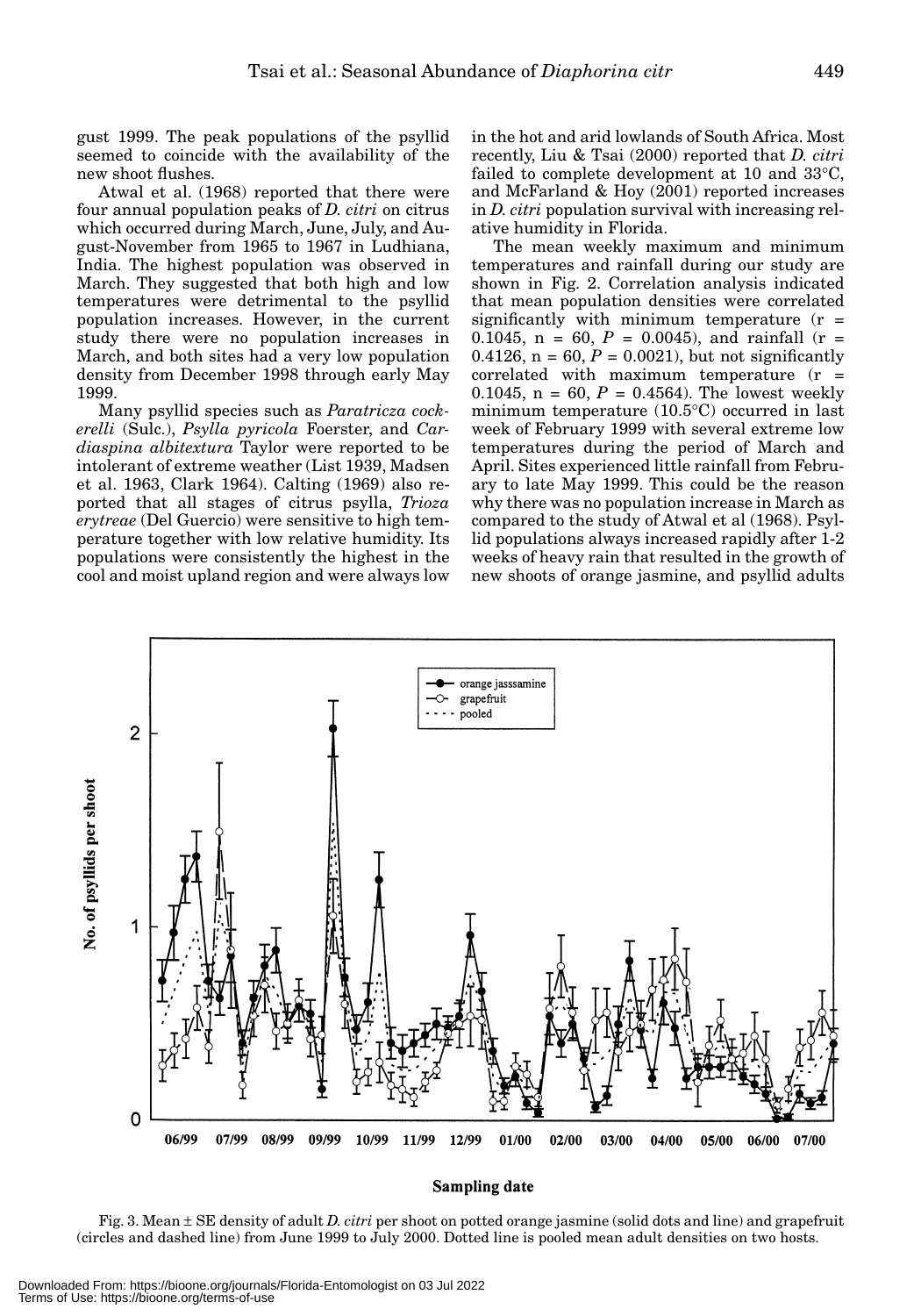only laid eggs on newly formed terminal buds (Figs. 1 and 2) (Tsai & Liu 2000).

Natural enemies always were considered to play an important role in regulating insect population fluctuations in the field. However, during our study we rarely found any psyllids parasitized by parasitoids (<1% parasitism of nymphs) and found only a few cocinellid predators on the plants; natural enemies were not an important factor affecting the psyllid populations in this study.

# Experiment 2

The densities of *D. citri* adults on potted orange jasmine and grapefruit from June 1999 to July 2000 are shown in Fig. 3. Although densities of *D. citri* adults varied greatly between the two host plants on various sampling dates, the relative densities and general population trends were similar over time (Fig. 3). Of 60 samplings, 29 observations of adult on orange jasmine were higher than those on grapefruit. The highest population density (2.1 psyllids per shoot) on orange jasmine was recorded in September 1999, whereas the highest population density (1.5 psyllids per shoot) on grapefruit was recorded in early July 1999. From June 1999 to July 2000, mean population densities on orange jasmine and grapefruit were 0.49 and 0.45 per shoot, respectively. Paired comparisons did not show significant differences in population densities between the two host plants  $(t = 1.02, df = 60, P = 0.3099)$ . This suggests that the Asian citrus psyllid did not prefer one of the hosts over the other which is in agreement with that reported by Tsai & Liu (2000). They reported that this insect had similar intrinsic population rates of increase when reared on these two hosts. They concluded that the continuous shoot flushes produced by orange jasmine could play an important role in maintaining high populations of this insect when new flushes were not available in the commercial citrus groves. Population peaks of pooled observations occurred in June-July, September-October, December, and February-April. Unlike experiment 1, correlation analysis did not show the significant differences among mean population densities and weekly maximum temperatures ( $r = 0.1038$ ,  $n = 60$ ,  $P = 0.4302$ ), minimum temperatures  $(r = 0.2210, n = 60, P = 0.0899)$ , and rainfall ( $r = 0.2236$ ,  $n = 60$ ,  $P = 0.0860$ ) (Fig. 4). However, the *P* values of minimum temperature and rainfall were very close to the significant level of  $P = 0.05$ . In their study, Liu & Tsai  $(2000)$ 



#### Sampling date

Fig. 4. Mean weekly maximum and minimum temperatures (lines) and rainfall (bars) from June 1999 to July 2000.